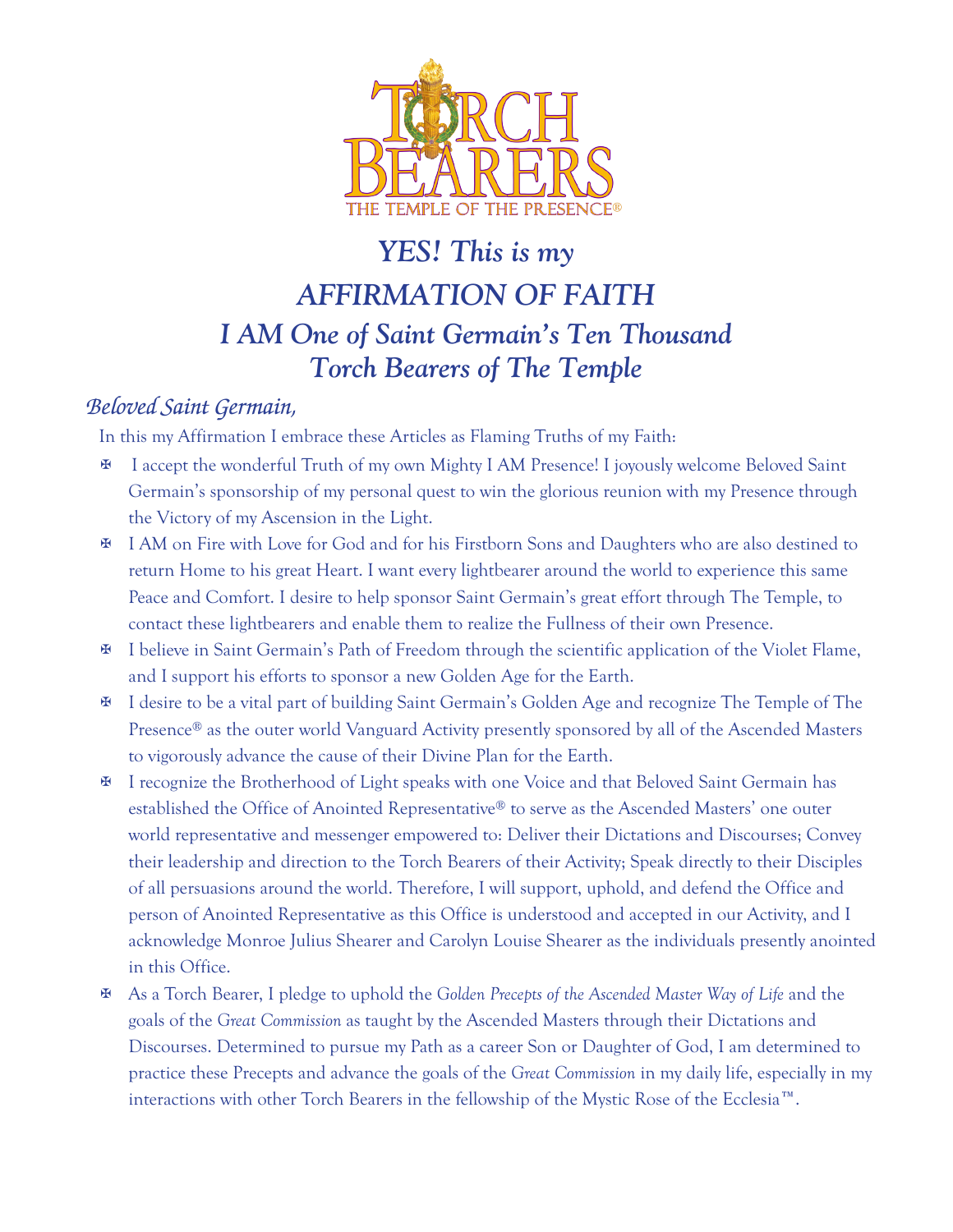- ✠ As a Torch Bearer, I understand that it is the solemn responsibility of the Collegia Serapis, in conjunction with the Anointed Representatives<sup>™</sup> and Krisophias, to safeguard the Purity of the Truth of Cosmic Law as taught and practiced throughout all formal Temple events and informal Torch Bearer gatherings. I shall gladly and humbly abide by the standards, decisions, and directives of the Collegia Serapis<sup>®</sup> as it acts to ensure that the Principles and Truths of Cosmic Law remain inviolate and unimpeachable as they are taught and proclaimed throughout The Temple and to safeguard the Purity of all practices espoused in the name of the Ascended Masters through Temple services, events, informal activities, and gatherings.
- ✠ In order that the Ascended Masters may continue to use The Temple of The Presence as their Vanguard Activity throughout Saint Germain's two thousand year Dispensation, I understand and agree that it is the sole, solemn responsibility of the Collegia Serapis to meet from time to time in Sacred Conclave to recognize, ratify, confirm, and anoint that Initiate whom Beloved Saint Germain shall himself elevate and sponsor as Anointed Representative or as Krisophias<sup>™</sup>. As a Torch Bearer of Saint Germain, I shall afford my continuing fidelity to his Anointed Representative and Krisophias.
- ✠ In the spirit of those early American patriots who dared to dream the dream of Liberty and Freedom for their country, I gladly join the ranks of Torch Bearers the world around who unite in their Eternal Resolve to give their all in furtherance of the promise of the Dawning Golden Age. I, too, welcome the Opportunity for World Service in its many forms: Through my steadfast Constancy at the Altar in Decree and Affirmation; Through my adherence to the disciplines of the *Golden Precepts*; Through my life and service gladly given to meet the practical needs of this Ascended Master Activity; Through my Love freely and unconditionally bestowed upon my Brother and Sister Torch Bearers who together form the Mystic Rose of the Ecclesia; And through my tithe laid upon the Altar and consecrated to Holy Purpose. To these worthy endeavors do I consecrate my life, my honor, my every effort, and my abundance.
- I have Faith in the Law of the Tithe and will support this Work of Saint Germain and Master Morya through The Temple, tithing always to the very best of my ability as indicated in this application.

*As an active Torch Bearer of The Temple, I affirm the Articles of Faith expressed in these Affirmations to be my very own. I lovingly embrace them, agree to abide by them, and will gladly reaffirm them upon request of the Anointed Representatives or the Collegia Serapis at any time throughout my participation and tenure as one of Saint Germain's Torch Bearers:*

|--|--|

Print Name: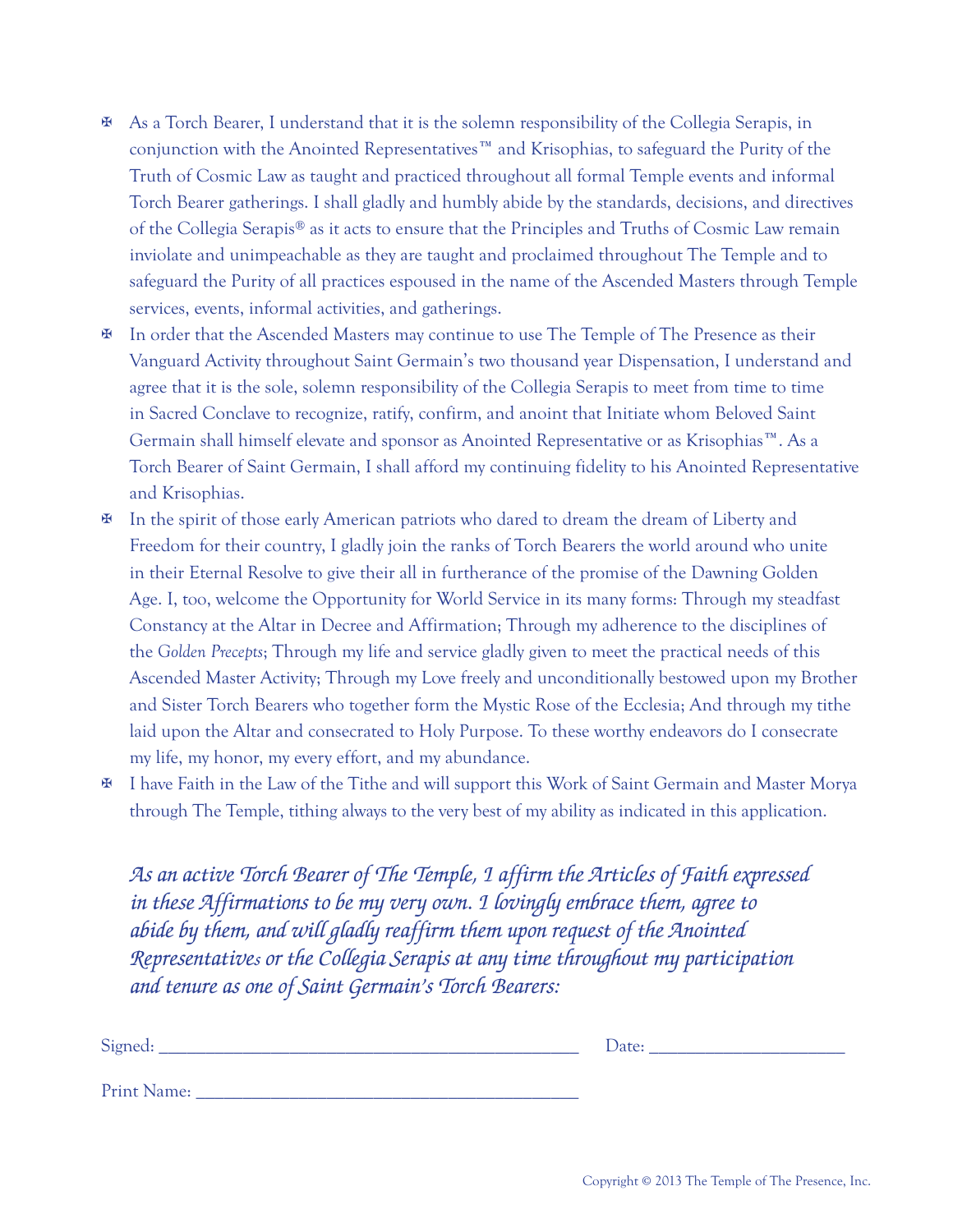## *Dear Friend of Light and Devotee of Saint Germain,*

**W**elcome to The Temple of The Presence! Thank you for acting on your Heart's desire and answering the call of the Ascended Masters to enter into their Great Work. We will mail you a welcome packet as soon as we have received your signed copy of the Torch Bearer Affirmation and the minimum amounts or first month's tithe as you have indicated below.

| Name:                                                                                       | Phone: |
|---------------------------------------------------------------------------------------------|--------|
| Address:<br>the contract of the contract of the contract of the contract of the contract of |        |
| Email:                                                                                      |        |

#### TITHE

- $\Box$  I pledge to contribute a full monthly tithe (10% of my income after taxes) effective immediately in the amount of  $\frac{1}{2}$
- ☐ I believe in the Law of the Tithe but cannot pledge more each month than \$\_\_\_\_\_\_. ☐\$100 ☐\$50
- ☐ I believe in the Law of the Tithe but cannot at this time pledge more each month than the minimum of \$33. I will pray for God's Abundance to bless me and will begin tithing more and more as I am able.

#### METHOD OF PAYMENT

#### **Please make all payments payable in U.S. currency.**

☐ Personal Check ( *payable to The Temple of The Presence*)

- ☐ Money Order ☐ International Money Order
- ☐ Credit Card *(make your payment online at www.templeofthepresence.com/donate.asp).*

☐ Credit Card — Automatic Monthly Payment *(set up online at www.templeofthepresence.com/donate.asp).*

The Temple of The Presence<sup>®</sup> PO Box 17839, Tucson, AZ 85731 USA 1-520-751-2039